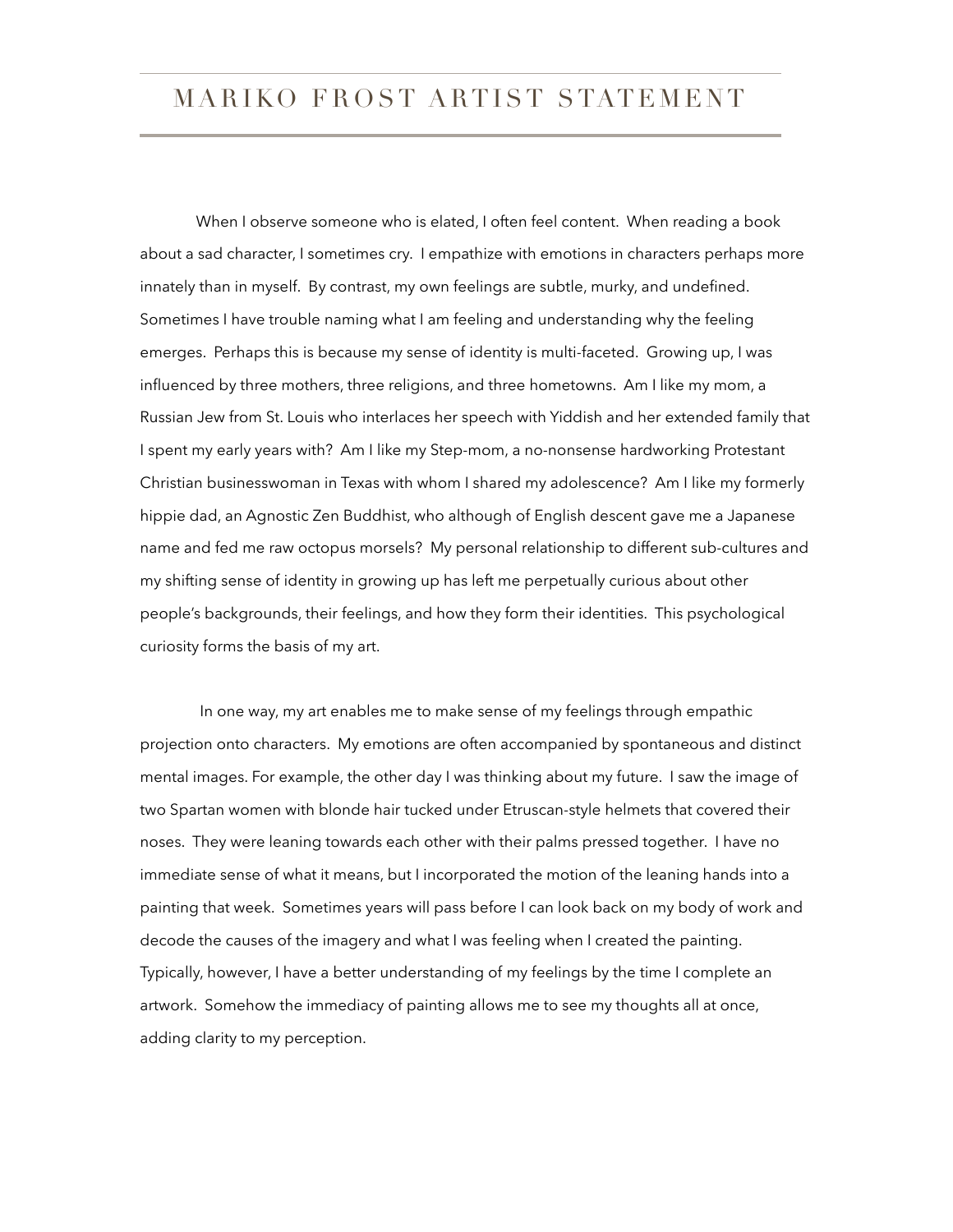Frequently my art deals with human relationships inspired by my personal relationships. The painting Couple in a Parking Garage is about my sister's attitude toward her boyfriends. In the painting, my sister's hair is reaching out symbolically, connecting her to her boyfriend. Yet, by sticking out her tongue she is flirtatiously pushing him away. For me, a person's hairstyle can sometimes function as a metaphorical emotional signifier. For example, long hair can act as a security blanket. Once after a breakup with a curly headed guy I cut off my long straight hair and got a perm. It was my way of realizing I was starting fresh, while bringing the memory of the past with me. In Couple in a Parking Garage, both of the figures have ginger-colored hair and are wearing striped shirts. This similarity between the separate figures within a painting is a topic I like to revisit in my work – visual evidence of mimicry. Couples who are together for a long time frequently develop a shared aesthetic, eat the same foods, suffer the same ailments, and eventually begin to look alike. This idea of similarity and simultaneous dissimilarity fascinates me.

 My fondness for Fantasy and Science Fiction also flavors my work. I like the silliness and seriousness of it; I get so wrapped up in a book that I will read through the night to discover the fate of "Lady Xylfa-7" at the hands of the "Flargon Prince". In Science Fiction the world that the author creates is unlimited: dragons can exist, gravity can be eliminated, and there can be no moons or perhaps five. There is ultimate control over the environment, much like in painting, and a character's inner feelings are frequently mirrored by their physical realities. The protagonist's identity is ultimately what gives shape to their world. For a person like me with a multifaceted sense of identity, this adventure combined with clarity of emotional space can be seductive. An innocent gets a white unicorn, villains wear black, and a desolate outlook on life merits a desert landscape. This paradigm is akin to my manner of painting, where the world I create (the environment, the negative space) is physically linked to the characters I envision. The process of painting allows the feeling of the character to generate a visual arena with almost no limitations. Perspective and color can change, objects can enter and fade as the painting becomes a dollhouse that is limited only by my imagination and my rendering ability. In the painting, Room with a View, I painted from my photograph of a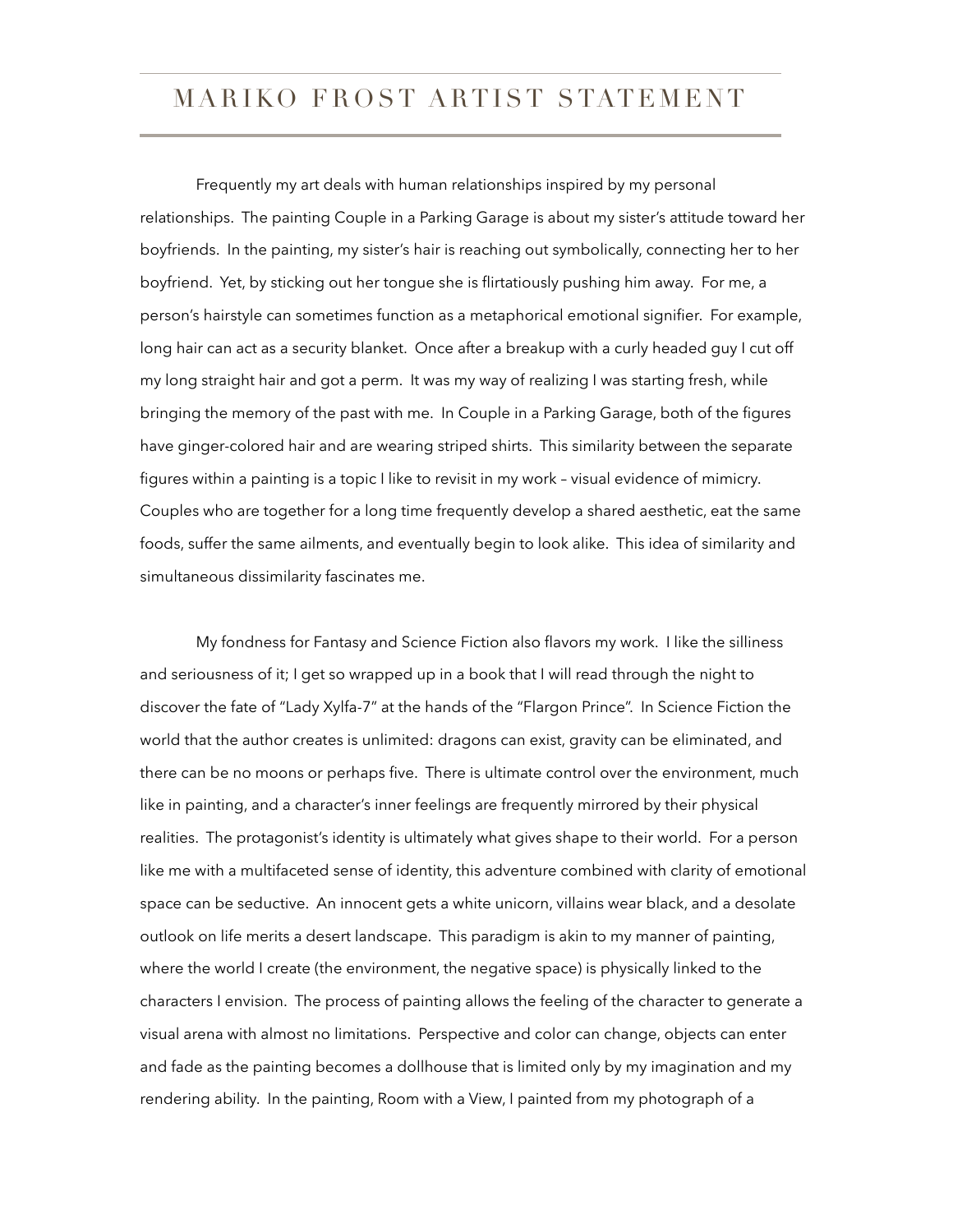German monastery-turned hostel bedroom, and distorted the perspective. I added a cat sleeping in the sun. I borrowed a yellow train from another one of my paintings, and put it in the distance out the window. Through the juxtaposition of these elements, a new psychological space is created. I imagine it as a room with warmth and mystery, where the past and the future exist simultaneously and the perspective makes the viewer feel a little off-kilter.

 There is also the experiential part of painting that can't be expressed well in writing. My scientific brother makes fun of me because I can be mesmerized by a wall. He once asked, "Art time is slow time, isn't it?" I realize that he was implying slow as in mentally challenged, but it was nevertheless an astute observation. This level of seeing is a kind of mindfulness. A meditation in experience that one must patiently acquire through frequent, careful looking. The subtle change from cool to warm across a surface and the soft patterning of light rays as they bounce and scatter between objects is a kind of poetry. Through imitation of life I have opened myself to see new worlds, to slow time and read the mystery unfolding everywhere in light and shadow.

 My photos from everyday life as well as my travel photos form the bulk of my source imagery. From these images the mass transit systems of New York, London, Berlin, and Paris have emerged as a metaphor for the modern lives of my characters. Trains and Subways are an interesting blend of the mundane and adventurous to me. I am simply amazed by how they are full of people of all ages, socio-economic backgrounds, nationalities, and cultures. So many people are together side by side in a daily physical space, but remain individually distinct. There is also the hint of my beloved science fiction. People riding the subway are sometimes moving sixty miles per hour in the darkness while simultaneously standing still. The moving car becomes a space for inner reflection. The fundamental questions emerge: Where are they going? What are they doing? What is important to them? In my painting, Crowded Train, the main character is fully rendered, and the surrounding characters are gestures. To me this implies that his relationship to the other riders is fleeting and unimportant; they are together in the same space, yet mentally separated.